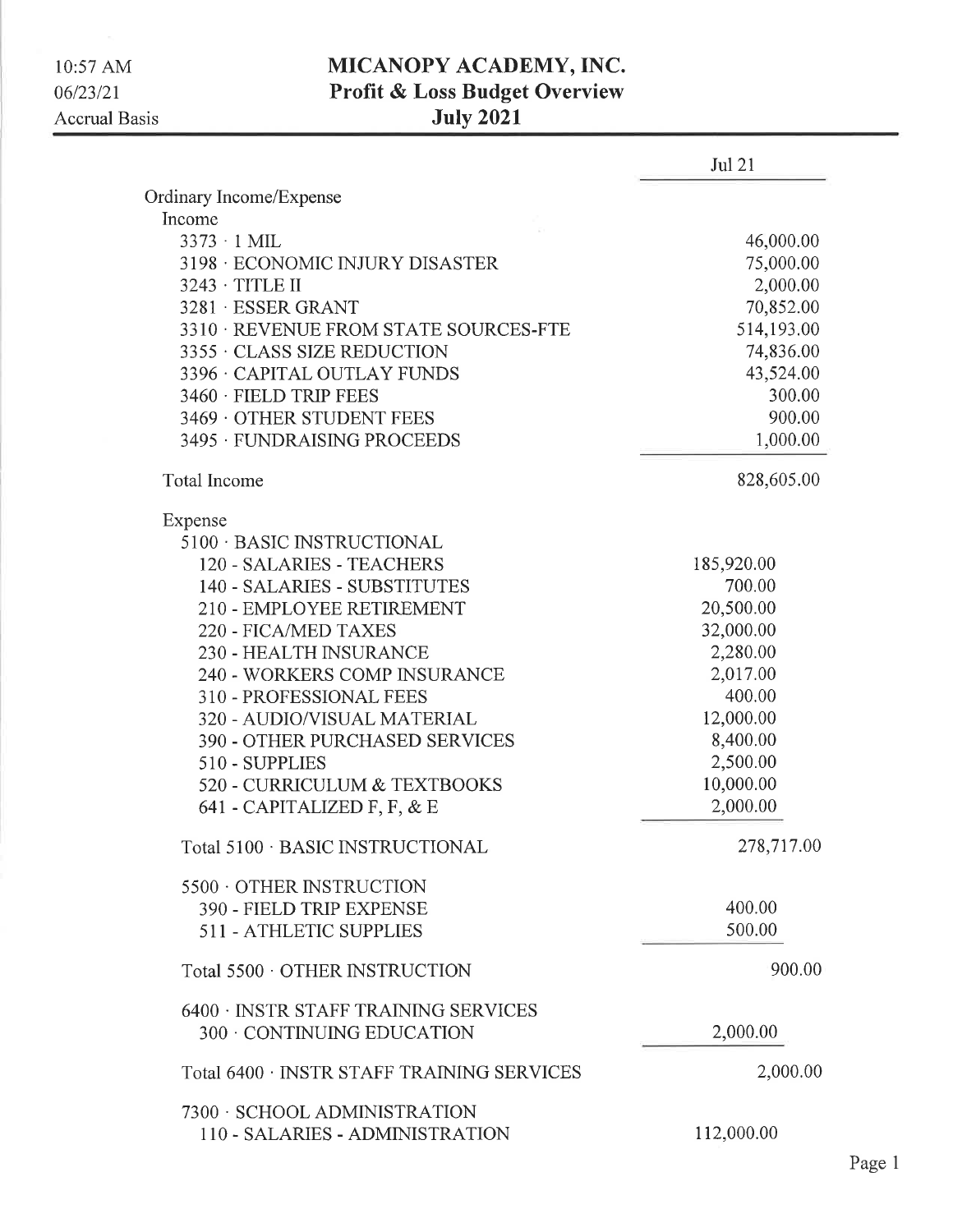## MICANOPY ACADEMY, INC. Profit & Loss Budget Overview July 2021

|                                              | Jul 21     |
|----------------------------------------------|------------|
| 160 - SALARIES - OFFICE STAFF                | 50,150.00  |
| 161 - SICK DAYS PAID                         | 1,700.00   |
| <b>170 - BONUS</b>                           | 10,000.00  |
| 210 - RETIREMENT                             | 18,000.00  |
| 220 - FICA/MED TAXES                         | 12,000.00  |
| 350 - REPAIR & MAINTENANCE                   | 400.00     |
| 372 - POSTAGE                                | 340.00     |
| 392 - PUBLICITY                              | 2,000.00   |
| 510 - SUPPLIES                               | 1,200.00   |
| 730 - DUES & FEES                            | 300.00     |
|                                              |            |
| Total 7300 · SCHOOL ADMINISTRATION           | 208,090.00 |
| 7400 · FACILITIES ACQUISITION & CONTSR       |            |
| 635 · REPAIRS & MAINTENANCE                  | 3,000.00   |
| Total 7400 · FACILITIES ACQUISITION & CONTSR | 3,000.00   |
| 7500 · FISCAL SERVICES                       |            |
| 310 - ACCOUNTING SERVICES                    | 6,383.00   |
| 310 - AUDIT SERVICES                         | 6,500.00   |
| Total 7500 · FISCAL SERVICES                 | 12,883.00  |
| 7600 FOOD SERVICES                           | 400.00     |
| 7900 OPERATION OF PLANT                      |            |
| 160 - SALARIES - CUSTODIANS                  | 12,000.00  |
| 320 - INSURANCE                              | 13,000.00  |
| 350 - REPAIR & MAINTENANCE                   | 10,000.00  |
| 370 - TELEPHONE                              | 8,040.00   |
| 380 - WATER, SEWER, & GARBAGE                | 2,680.00   |
| 430 - ELECTRIC & GAS                         | 9,050.00   |
| 510 - SUPPLIES                               | 8,000.00   |
| 692 - NON CAPITALIZED EQUIP                  | 350.00     |
| Total 7900 OPERATION OF PLANT                | 63,120.00  |
| 8100 MAINTENANCE OF PLANT                    |            |
| 390 - PROFESSIONAL SERVICES                  | 4,000.00   |
| Total 8100 · MAINTENANCE OF PLANT            | 4,000.00   |
| 9100 COMMUNITY SERVICES                      |            |
| 600 · PARENT APPRECIATION                    | 200.00     |